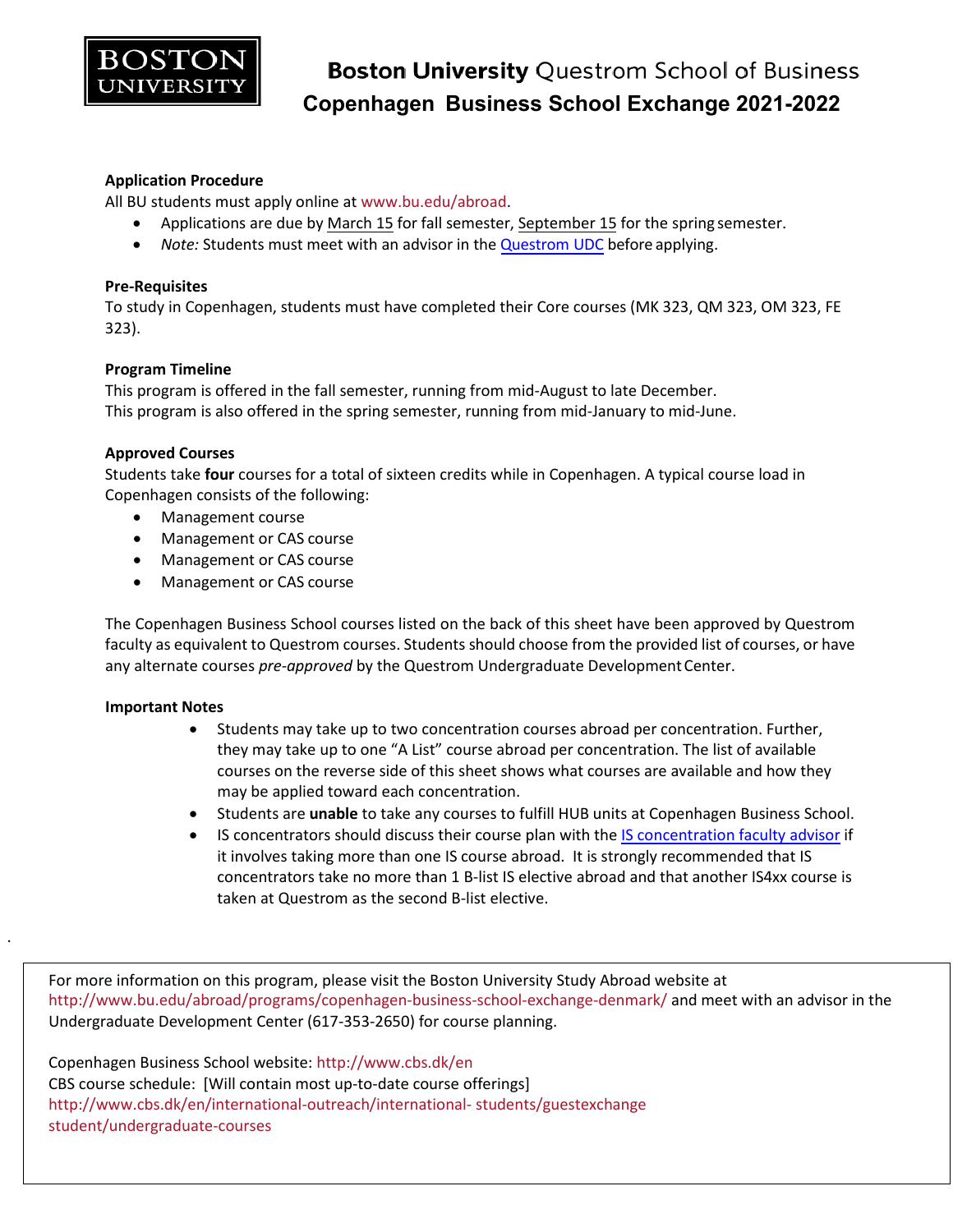## **Fall—Typical Courses. There is significant variation each year.**

*This is a sample of past course offerings. Courses scheduled to be offered may change prior to the beginning of the term. While this program is not offered for the fall semester, feel free to use courses approved below as a guide for spring selection.*

| <b>Select four courses:</b>               |                                                                                                                                                                           |                            |               |  |
|-------------------------------------------|---------------------------------------------------------------------------------------------------------------------------------------------------------------------------|----------------------------|---------------|--|
| <b>CBS Course #</b>                       | <b>Copenhagen Business School Course Title</b>                                                                                                                            | <b>Questrom Equivalent</b> |               |  |
| Accounting                                |                                                                                                                                                                           |                            |               |  |
| BA-BDMAO2002U                             | Corporate Finance                                                                                                                                                         | FE449                      | <b>B</b> List |  |
| <b>Finance</b>                            |                                                                                                                                                                           |                            |               |  |
| BA-BDMAO2002U                             | Corporate Finance                                                                                                                                                         | FE449                      | A List        |  |
| BA-BHAAV2389U                             | <b>Behavioral Finance</b>                                                                                                                                                 | FE elective                | <b>B</b> List |  |
| Independent                               |                                                                                                                                                                           |                            |               |  |
|                                           | All business concentration electives listed will count. No more than two courses can be applied. Students must seek<br>approval of Independent Concentration Coordinator. |                            |               |  |
| <b>Information Systems</b>                |                                                                                                                                                                           |                            |               |  |
| BA-BDMAO2002U                             | <b>Corporate Finance</b>                                                                                                                                                  | FE449                      | <b>B</b> List |  |
| <b>Innovation and Entrepreneurship</b>    |                                                                                                                                                                           |                            |               |  |
| BA-BHAAV2260U                             | <b>Entrepreneurial Strategy</b>                                                                                                                                           | I&E elective               | <b>B</b> List |  |
| BHAAV5006U                                | <b>Innovation Management</b>                                                                                                                                              | I&E elective               | <b>B</b> List |  |
| BHAAV2645U                                | <b>International Business Negotiation</b>                                                                                                                                 | MO 448                     | <b>B</b> List |  |
| BA·BBLCV1030U                             | Creative Industries - not offered                                                                                                                                         | I&E elective               | <b>B</b> List |  |
| BA.BHAAV2003U                             | Google, Ebay, Amazon - Management<br><b>Challenges in Networked Businesses</b>                                                                                            | I&E elective               | <b>B</b> List |  |
| BA.BINBO1319U                             | Capitalism and Entrepreneurship in<br><b>Global Historic Setting</b>                                                                                                      | I&E elective               | <b>B</b> List |  |
| <b>Global Business</b>                    |                                                                                                                                                                           |                            |               |  |
| BA-BBLCO1242U                             | International Economics & Competitiveness                                                                                                                                 | IM 345                     | A List        |  |
| BA-BHAAV6020U                             | EU, the Internal Market and Business<br>Strategy                                                                                                                          | <b>GB</b> elective         | <b>B</b> List |  |
| BA-BBLCV1014U                             | <b>Global Strategic Management</b>                                                                                                                                        | IM 445                     | <b>B</b> List |  |
| BA.BINBO1321U                             | <b>International Business Environment</b>                                                                                                                                 | <b>GB</b> elective         | <b>B</b> List |  |
| BHAAV1366U                                | <b>Strategic Management</b>                                                                                                                                               | <b>GB</b> elective         | <b>B</b> List |  |
| Law                                       |                                                                                                                                                                           | <b>Max: 2 courses</b>      |               |  |
|                                           | All business concentration electives listed, including those below, will count as a Law B List elective.                                                                  |                            |               |  |
| BHAAV2604U                                | EU Law from a Business Perspective                                                                                                                                        | Law elective               | <b>B</b> List |  |
| <b>BJURV1082U</b>                         | <b>International Commercial Law</b>                                                                                                                                       | Law elective               | <b>B</b> List |  |
| BHAAV2645U                                | <b>International Business Negotiation</b>                                                                                                                                 | MO 448                     | <b>B</b> List |  |
| BEOKV1006U                                | Conflict Management in the Workplace                                                                                                                                      | MO 448                     | <b>B</b> List |  |
| BEOKV1002U                                | Language of Negotiations                                                                                                                                                  | MO 448                     | <b>B</b> List |  |
| BBLCV1401U                                | <b>Negotiation Skills and Conflict Management</b>                                                                                                                         | MO 448                     | <b>B</b> List |  |
| <b>Max: 2 courses</b><br><b>Marketing</b> |                                                                                                                                                                           |                            |               |  |
| BA-BIMKV1018U                             | <b>Consumer Behavior</b>                                                                                                                                                  | MK 335                     | <b>B</b> List |  |
| BHAAV1988U                                | <b>Retail Marketing</b>                                                                                                                                                   | MK 465                     | <b>B</b> List |  |
| BA-BIMKV1701U                             | <b>Comprehending Consumers Across Cultures</b>                                                                                                                            | MK467                      | <b>B</b> List |  |
| BABBLCV1160U                              | Marketing - The Essentials & the Trend Drivers                                                                                                                            | MK 468                     | <b>B</b> List |  |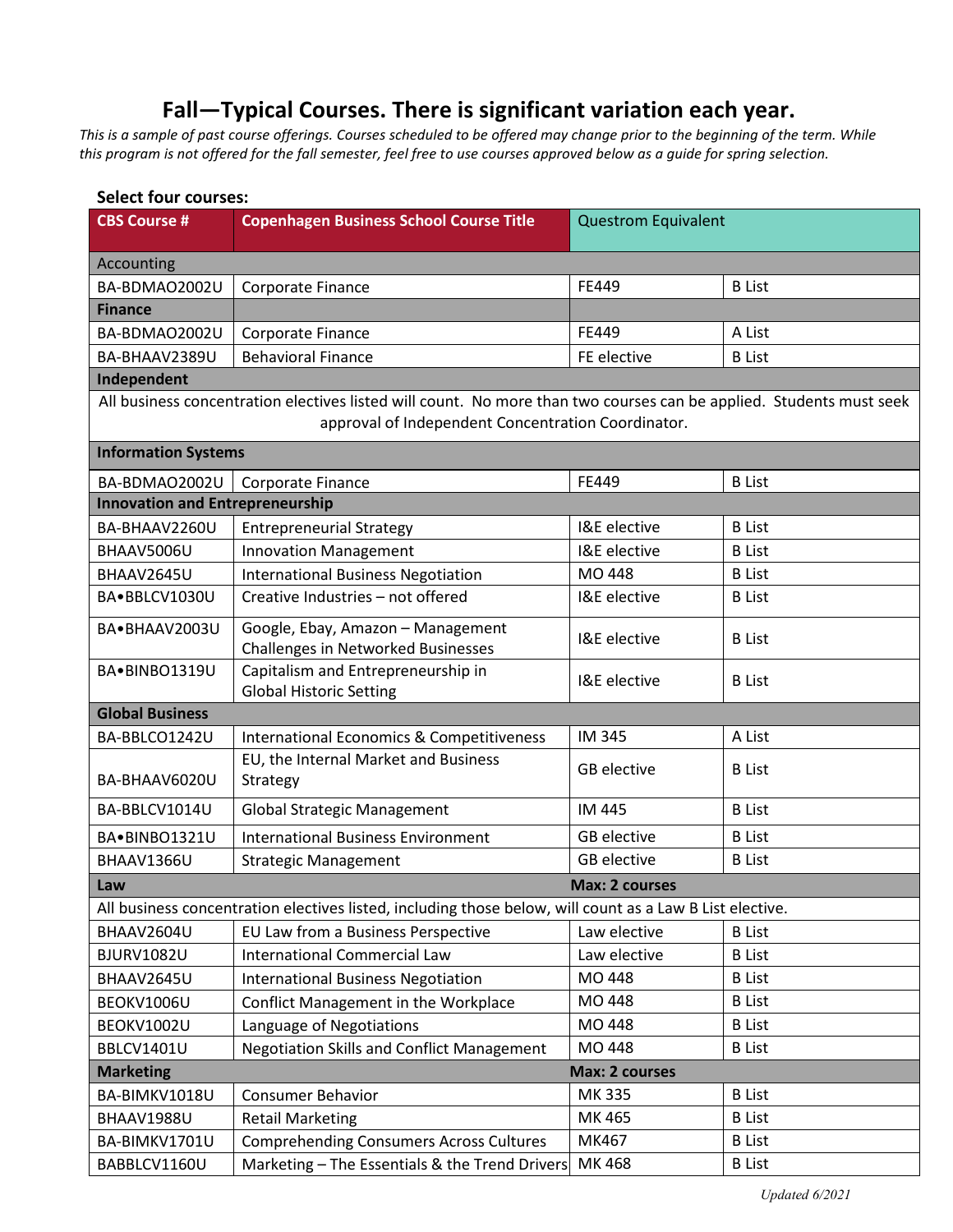| BA-BHAAV6015U                         | Pricing Management in Theory and Practice                               | MK 470                                         | <b>B</b> List |
|---------------------------------------|-------------------------------------------------------------------------|------------------------------------------------|---------------|
| BA-BHAAV6019U                         | Neuromarketing                                                          | MK elective                                    | <b>B</b> List |
| BA-BHAAV6013U                         | Qualitative Methods in Marketing and<br><b>Consumer Research</b>        | MK elective                                    | <b>B</b> List |
| BA-BDMAO2002U                         | Corporate Finance                                                       | FE449                                          | <b>B</b> List |
| BHAAV2645U                            | <b>International Business Negotiation</b>                               | MO 448                                         | <b>B</b> List |
| BEOKV1006U                            | Conflict Management in the Workplace                                    | MO 448                                         | <b>B</b> List |
| BEOKV1002U                            | Language of Negotiations                                                | MO 448                                         | <b>B</b> List |
| BBLCV1401U                            | <b>Negotiation Skills and Conflict Management</b>                       | MO 448                                         | <b>B</b> List |
|                                       | <b>Operations &amp; Technology Management</b>                           |                                                |               |
| BA-BINM01023U                         | <b>Project Management</b>                                               | OM 453                                         | <b>B</b> List |
| BA-BISH02001U                         | <b>Operations and Logistics Management</b>                              | OM4XX                                          | <b>B</b> List |
| BHAAV2645U                            | <b>International Business Negotiation</b>                               | MO 448                                         | <b>B</b> List |
| BEOKV1006U                            | Conflict Management in the Workplace                                    | MO 448                                         | <b>B</b> List |
| BEOKV1002U                            | Language of Negotiations                                                | MO 448                                         | <b>B</b> List |
| BBLCV1401U                            | <b>Negotiation Skills and Conflict Management</b>                       | MO 448                                         | <b>B</b> List |
| <b>Management &amp; Organizations</b> |                                                                         |                                                |               |
| BHAAV2645U                            | <b>International Business Negotiation</b>                               | MO 448                                         | A List        |
| BEOKV1006U                            | Conflict Management in the Workplace                                    | MO 448                                         | A List        |
| BEOKV1002U                            | Language of Negotiations                                                | MO 448                                         | A List        |
| BBLCV1401U                            | <b>Negotiation Skills and Conflict Management</b>                       | MO 448                                         | A List        |
| <b>Strategy</b>                       |                                                                         |                                                |               |
| BA.BBLCV1030U                         | <b>Creative Industries</b>                                              | SI elective                                    | <b>B</b> List |
| BA.BHAAV2003U                         | Google, Ebay, Amazon - Management<br>Challenges in Networked Businesses | SI elective                                    | <b>B</b> List |
| BA-BBLCO1242U                         | <b>International Economics &amp; Competitiveness</b>                    | <b>IM 345</b>                                  | <b>B</b> List |
| BA.BBLCV1013U                         | <b>Global Economic Governance</b>                                       | IM 445                                         | <b>B</b> List |
| BEOKV1006U                            | Conflict Management in the Workplace                                    | MO 448                                         | <b>B</b> List |
| BHAAV2645U                            | <b>International Business Negotiation</b>                               | MO 448                                         | <b>B</b> List |
| BEOKV1002U                            | Language of Negotiations                                                | MO 448                                         | <b>B</b> List |
| BBLCV1401U                            | <b>Negotiation Skills and Conflict Management</b>                       | MO 448                                         | <b>B</b> List |
|                                       | Additional Liberal Arts Courses [NOT eligible for HUB units]            |                                                |               |
| BA-BASPV1005U                         | The Chinese Political Economy                                           | CAS/non-QST elective                           |               |
| BA-BEUBV1001U                         | Foreign Policy of the European Union                                    | CAS/non-QST elective                           |               |
| BA-BIMKV1002U                         | Cognition and Communication: An                                         | CAS/non-QST elective                           |               |
| BA-BHAAV3007U                         | The Economics of the Euro                                               | CAS/non-QST elective                           |               |
| BA-BPOLO1281U                         | <b>International Economics</b>                                          | CAS EC 3xx (Econ minor, Social Science) Cannot |               |
|                                       |                                                                         | also take EC 391 or 392 for credit             |               |
| BA-BPOLO1293U                         | <b>Political Science</b>                                                | CAS/non-QST elective                           |               |
| BA-BPSYV1501U                         | The Science of Mindfulness                                              | CAS/non-QST elective                           |               |
| BA-BHAAV1078U                         | <b>Sports Economics</b>                                                 | CAS/non-QST elective                           |               |
| BA-BINBV1106U                         | Danish-Integrated Skills                                                | CAS/non-QST elective                           |               |
| BA-BINBU1008U                         | <b>Corporate Communication</b>                                          | Non-Mgmt                                       |               |
| BA-BINMO1058U                         | <b>Fundamentals of Communication</b>                                    | Non-Mgmt                                       |               |
|                                       |                                                                         |                                                |               |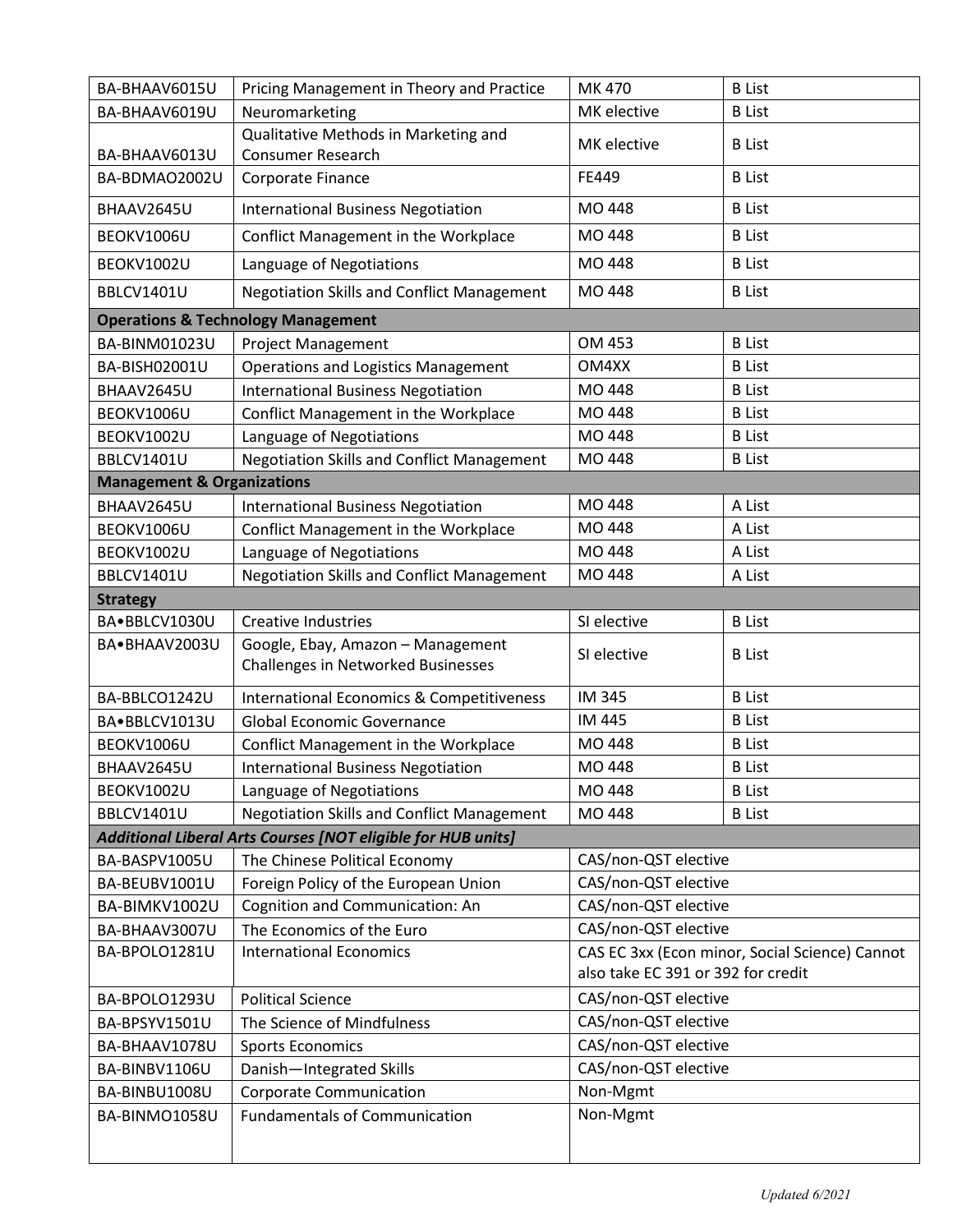# **Spring—Typical Courses. There is significant variation each year.**

*This is a sample of past course offerings. Courses scheduled to be offered may change prior to the beginning of the term.*

| <b>Select four courses:</b>            |                                                                                                                |                            |               |  |
|----------------------------------------|----------------------------------------------------------------------------------------------------------------|----------------------------|---------------|--|
| <b>CBS Course #</b>                    | <b>Copenhagen Business School Course Title</b>                                                                 | <b>Questrom Equivalent</b> |               |  |
| <b>Accounting</b>                      |                                                                                                                |                            |               |  |
| BA-BBLCO1221U                          | Corporate Finance                                                                                              | FE 449                     | <b>B</b> List |  |
| <b>Finance</b>                         |                                                                                                                | Max: 1 course              |               |  |
| BA-BBLCO1221U                          | Corporate Finance                                                                                              | FE 449                     | A List        |  |
| Independent                            |                                                                                                                | <b>Max: 2 courses</b>      |               |  |
|                                        | All business concentration electives listed will count, including those listed below. No more than two courses |                            |               |  |
| can apply.                             |                                                                                                                |                            |               |  |
| <b>Innovation and Entrepreneurship</b> |                                                                                                                |                            |               |  |
| BHAAV5006U                             | <b>Innovation Management</b>                                                                                   | I&E elective               | <b>B</b> List |  |
|                                        | Entrepreneurship and Innovation in a Global                                                                    | I&E elective               |               |  |
| <b>BINBO1166U</b>                      | <b>Global Supply Chain Management</b>                                                                          | I&E elective               | <b>B</b> List |  |
| <b>BSTHO1022U</b>                      | Tourism Social Entrepreneurship and                                                                            | I&E elective               | <b>B</b> List |  |
|                                        | Sustainability                                                                                                 |                            |               |  |
| <b>BSACO1021U</b>                      | Cultural Entrepreneurship: Arts and Culture                                                                    | I&E elective               | <b>B</b> List |  |
| <b>BSSIO1013U</b>                      | Service Innovation and sustainability                                                                          | I&E elective               | <b>B</b> List |  |
| <b>Information Systems</b>             |                                                                                                                | Max: 1 course              |               |  |
|                                        | (IS concentrators are strongly encouraged to take another IS4xx course as their second B-list elective upon    |                            |               |  |
|                                        | return to Questrom)                                                                                            |                            |               |  |
| BA-BINMO300IU                          | Information Organization in Practice                                                                           | IS <sub>4XX</sub>          | <b>B</b> List |  |
| BA-BDMAO2002U                          | Corporate Finance                                                                                              | FE 449                     | <b>B</b> List |  |
| <b>Global Business</b>                 |                                                                                                                | <b>Max: 2 courses</b>      |               |  |
| <b>BINBO1337U</b>                      | <b>International Business Strategy</b>                                                                         | IM 445                     | <b>B</b> List |  |
| <b>BINBO1166U</b>                      | <b>Global Supply Chain Management</b>                                                                          | OM 467                     | <b>B</b> List |  |
| BHAAV1366U                             | <b>Strategic Management</b>                                                                                    | IM elective                | <b>B</b> List |  |
| <b>BINBO1160U</b>                      | Principles of International Marketing                                                                          | MK 467                     | <b>B</b> List |  |
| BHAAV6021U                             | Global People Management: Human Resource<br>Management & Leadership                                            | <b>OB 444</b>              | <b>B</b> List |  |
|                                        |                                                                                                                |                            |               |  |
| Law                                    |                                                                                                                | Max: 1 course              |               |  |
| <b>BINBO1140U</b>                      | <b>International Business Law</b>                                                                              | Law elective               | <b>B</b> List |  |
| BEOKV1006U                             | Conflict Management in the Workplace                                                                           | MO 448                     | <b>B</b> List |  |
| BEOKV1002U                             | Language of Negotiations                                                                                       | MO 448                     | <b>B</b> List |  |
| BBLCV1401U                             | Negotiation Skills and Conflict Management -                                                                   | MO 448                     | <b>B</b> List |  |
|                                        | Drivers of Success & Complexity                                                                                |                            |               |  |
| <b>Marketing</b>                       |                                                                                                                | <b>Max: 2 courses</b>      |               |  |
| <b>BINBO1160U</b>                      | Principles of International Marketing                                                                          | MK 467                     | <b>B</b> List |  |
| BHAAV1988U                             | <b>Retail Marketing</b>                                                                                        | MK 465                     | <b>B</b> List |  |
| BABBLCV1160U                           | Marketing - The Essentials & the Trend Drivers                                                                 | MK 468                     | <b>B</b> List |  |
| BA-BHAAV7026U                          | <b>Pricing Management</b>                                                                                      | MK470                      | <b>B</b> List |  |
|                                        |                                                                                                                |                            |               |  |
| <b>BIMKV1601U</b>                      | <b>SME Marketing &amp; Global Market</b><br>Communication                                                      | MK elective                | <b>B</b> List |  |